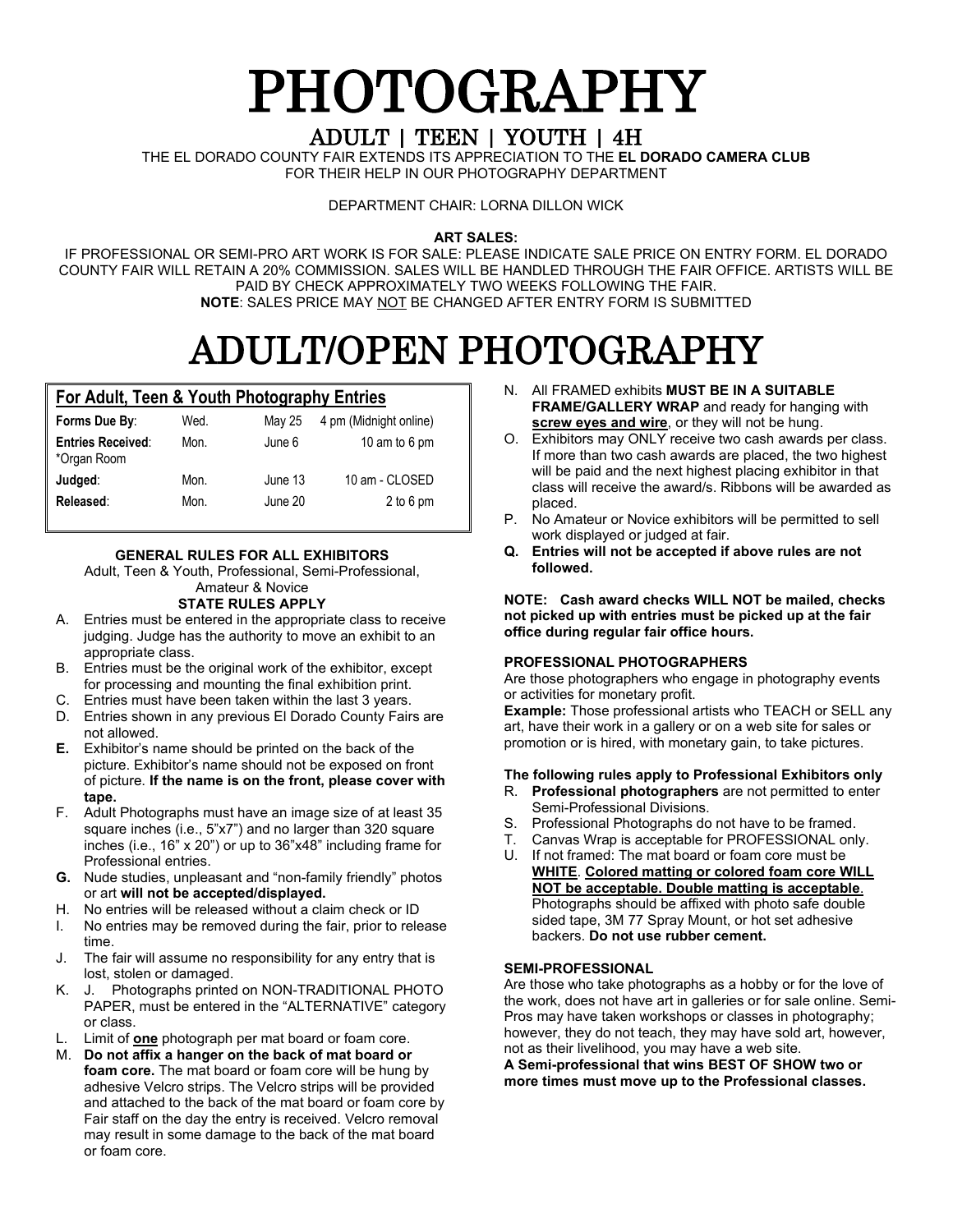#### **AMATEUR**

Photographers that take photos as a hobby; have never received any remuneration for their photos except for cash prizes or awards or the cost of creating the art work. Amateur exhibitors may not have taken extensive classes or workshops in photography. Amateurs do not have a website.

#### **An Amateur that wins BEST OF SHOW two or more times must move up to the Semi-Professional classes.**

#### **NOVICE**

Exhibitors may not have won a 1<sup>st</sup> Place or Best of Show Ribbon in any Photography contest. Novice exhibitors do not and have not sold photos in the past nor have taken professional photo classes or workshops.

#### **The following rules apply to Semi-Professional, Amateurs & Novice exhibitors only**

- V. Photos **may not** be framed in Novice, Amateur or Semi-Professional Divisions.
- W. **Semi-Pro** may use WHITE mat boards. Double matting is acceptable.

**Novice and Amateur** may NOT use mat boards. They should be affixed to WHITE foam core or heavy card stock.

- **X. Colored matting or colored foam core WILL NOT be acceptable.**
- **Y.** Photographs should be affixed to mat boards or foam core with either photo safe double-sided tape, 3-M 77 Spray Mount, or hot set adhesive backers. These may be purchased where art supplies are sold. **Do not use rubber cement.**

#### **JUDGING CLOSED TO THE PUBLIC**

#### **PROFESSIONAL ENTRY FEES & PRIZES**

**\$6.00 PER ENTRY PER CLASS**

NO ENTRY LIMIT

#### **BEST OF SHOW RIBBON in EACH DIVISION Cash Awards offered in each Class in**

**Professional Divisions**  $2<sup>nd</sup>$   $3<sup>rd</sup>$ <br> $$15$   $$10$ \$25

Classes may be combined to ensure 3 to a class. Premiums will only be paid if there are at least three in a class.

**Cash award checks WILL NOT be mailed; checks not picked up with entries must be picked up at the fair office during regular fair office hours.**

#### **SEMI-PROFESSIONAL, AMATEUR & NOVICE ENTRY FEE & PRIZES \$4.00 PER ENTRY PER CLASS**

NO ENTRY LIMIT

#### **BEST OF SHOW RIBBON in EACH DIVISION Cash Awards Offered per Class in Non-Professional, Amateur & Novice Divisions**   $1^{\text{st}}$   $2^{\text{nd}}$ <br> $$8$   $$4$  $$2$

Classes may be combined to ensure 3 to a class. Premiums will only be paid if there are at least three in a class.

**Cash award checks WILL NOT be mailed; checks not picked up with entries must be picked up at the fair office during regular fair office hours.**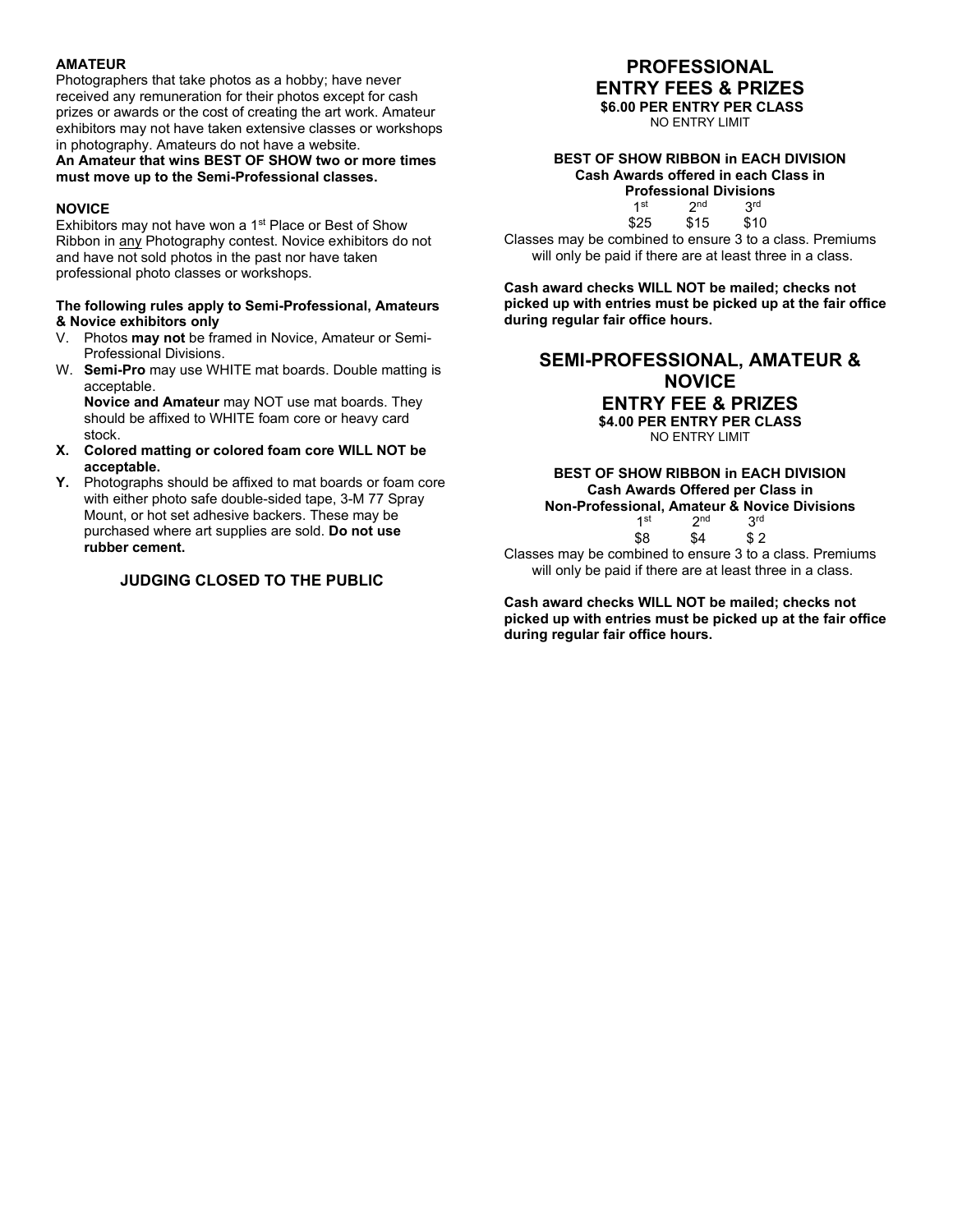# TRADITIONAL COLOR OR MONOCHROME

#### **(BLACK & WHITE) PHOTOGRAPHS –UNFRAMED FRAMED OR UNFRAMED (PROFESSIONAL)**

Traditional Prints are any photos taken with film or digital, where the image has NOT undergone manipulation other than cropping, burning and dodging, normal color or density balancing and spotting. Machine copy of original image is acceptable. Traditional white photo paper must be used.

#### **DIVISION 400 – NOVICE DIVISION 401 – AMATEUR DIVISION 402 – SEMI-PROFESSIONAL DIVISION 403 – PROFESSIONAL**

- **CLASS** Color, Scenic Views
- 2. Color, Portraits
- 3. Color, Farm or Ranch life
- 4. Color, Animals<br>5. Color. Events (
- 5. Color, Events (*Journalistic, Parades, Festivals, etc.*)
- 6. Color, Sports & Action
- 7. Color, Fair (Any year or theme)<br>8. Color. Open Any subiect not li
- 8. Color, Open Any subject not listed above.<br>9. Black & White, Scenic Views
- Black & White, Scenic Views.
- 10. Black & White, Portraits.
- 11. Black & White, Farm or Ranch Life
- 12. Black & White, Animals
- 13. Black & White, Events (*Journalistic, Parades, Festivals, etc*.)
- 14. Black & White, Sports & Action
- 15. Black & White, Fair (Any year or theme)
- 16. Black & White, Open Any subject not listed above.
- 17. Current Fair Theme Black & White or Color.

#### ALTERNATIVE **UNFRAMED**

#### **FRAMED OR UNFRAMED (PROFESSIONAL)**

Alternative prints are images manipulated beyond traditional photography dodge & burn, color balance, and spotting. This includes hand coloring, cross processing, photo collage, Photoshop, Painter Pro, Polaroid transfers, high dynamic range (HDR), panorama stitch and other manipulations. Prints printed on "non-traditional" photo paper (including metal) are considered alternative.

#### **DIVISION 404 – NOVICE DIVISION 405 – AMATEUR DIVISION 406 – SEMI-PROFESSIONAL DIVISION 407 – PROFESSIONAL CLASS**

- 1. Scenic Views<br>2. Portraits
- **Portraits**
- 3. Farm or Ranch Life.
- 4. Animals
- 5. Events (*Journalistic, Parades, Festivals, etc*.)
- 6. Sports & Action<br>7. Fair (any year o
- Fair (any year or theme)
- 8. Photo Collage 3 or more images arranged and printed as one print, with or without text
- 9. Current Fair Theme.
- 10. Open Any subject not listed above.

# SCENES OF EL DORADO COUNTY

#### **Frames, colored matting, double matting NOT ACCEPTABLE**

El Dorado County scenes must have location identified on the entry form and on the back of the photograph. Photographs may be of events in El Dorado County, landscapes, skylines, etc. However, "portraits" are not accepted.

If there are three (3) or more entries in one area of El Dorado County, those photos will be judged in their own separate class

#### **DIVISION 408 – NOVICE DIVISION 409 – AMATEUR DIVISION 410 – SEMI-PROFESSIONAL DIVISION 411 – PROFESSIONAL**

#### **CLASS**

- 1. Color El Dorado County Please specify location
- 2. Monochrome (Black & White) El Dorado County Please specify location
- 3. Alternative El Dorado County Please specify location

### ASTROPHOTOGRAPHY

#### **UNFRAMED**

Any camera may be used: Astro camera, cell phone camera, tablet camera, digital camera, etc.

**DIVISION 412 –** NOVICE **DIVISION 413 -** AMATEUR **DIVISION 414 -** SEMI-PROFESSIONAL **DIVISION 415** - PROFESSIONAL

#### **CLASS**

- 1. Night Sky wide angle star fields including some aspect of Earth (trees, mountains, buildings, etc.)
- 2. Solar System Planets and the Sun.
- 3. Deep Space Everything else through the telescope.



#### **DIVISION 416 – SELF SNAPSHOTS CLASS**

- 1. NOVICE<br>2. AMATEL
- **AMATEUR**
- 3. Semi-Professional
- 4. Professional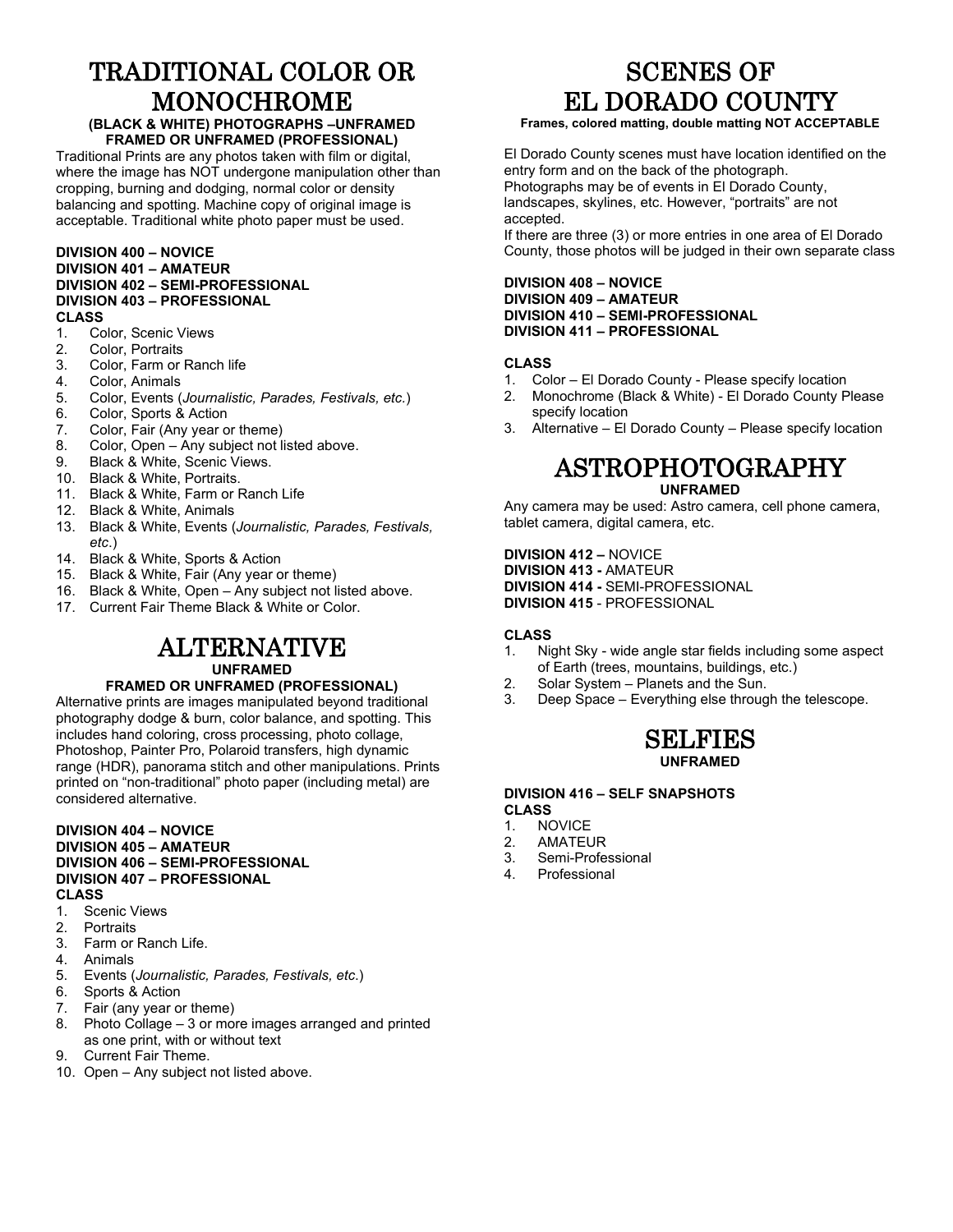# MOBILOGRAPHY

#### **UNFRAMED**

Photos taken using electronic devices with built in digital cameras. Examples: Mobile phones, personal pocket computers, iPads, iPhones, compasses, field glasses, etc. All manipulation of photos taken with your electronic device must be done through apps on the same mobile device. (If you use your iPhone, all manipulation of your photo is to be done on your iPhone.) Through manipulation, more than one image may be combined in to one entry.

#### **DIVISION 417 – NOVICE DIVISION 418 – AMATEUR DIVISION 419 – SEMI-PROFESSIONAL DIVISION 420 – PROFESSIONAL**

- **CLASS**
- 1. People<br>2. Places
- 2. Places<br>3. Animals 3. Animals<br>4. Scenerv
- 4. Scenery<br>5. Action
- **Action**
- 
- 6. Random<br>7. Current F **Current Fair Theme**



#### SNAP SHOTS **UNFRAMED**

Photo may be any size snapshot, 5" x 7" or smaller Mount photo on WHITE Mat board or WHITE cardstock. Do not frame, framed snapshots will not be accepted.

#### **DIVISION 421 – NOVICE DIVISION 422 – AMATEUR CLASS**

- 1. Animals<br>2. Friends
- 2. Friends<br>3. Vacation
- 3. Vacation<br>4. Family
- 4. Family<br>5. Scener
- 5. Scenery<br>6. Sports o
- 6. Sports or Action<br>7. Current Fair The
- 7. Current Fair Theme<br>8. Any other
- Any other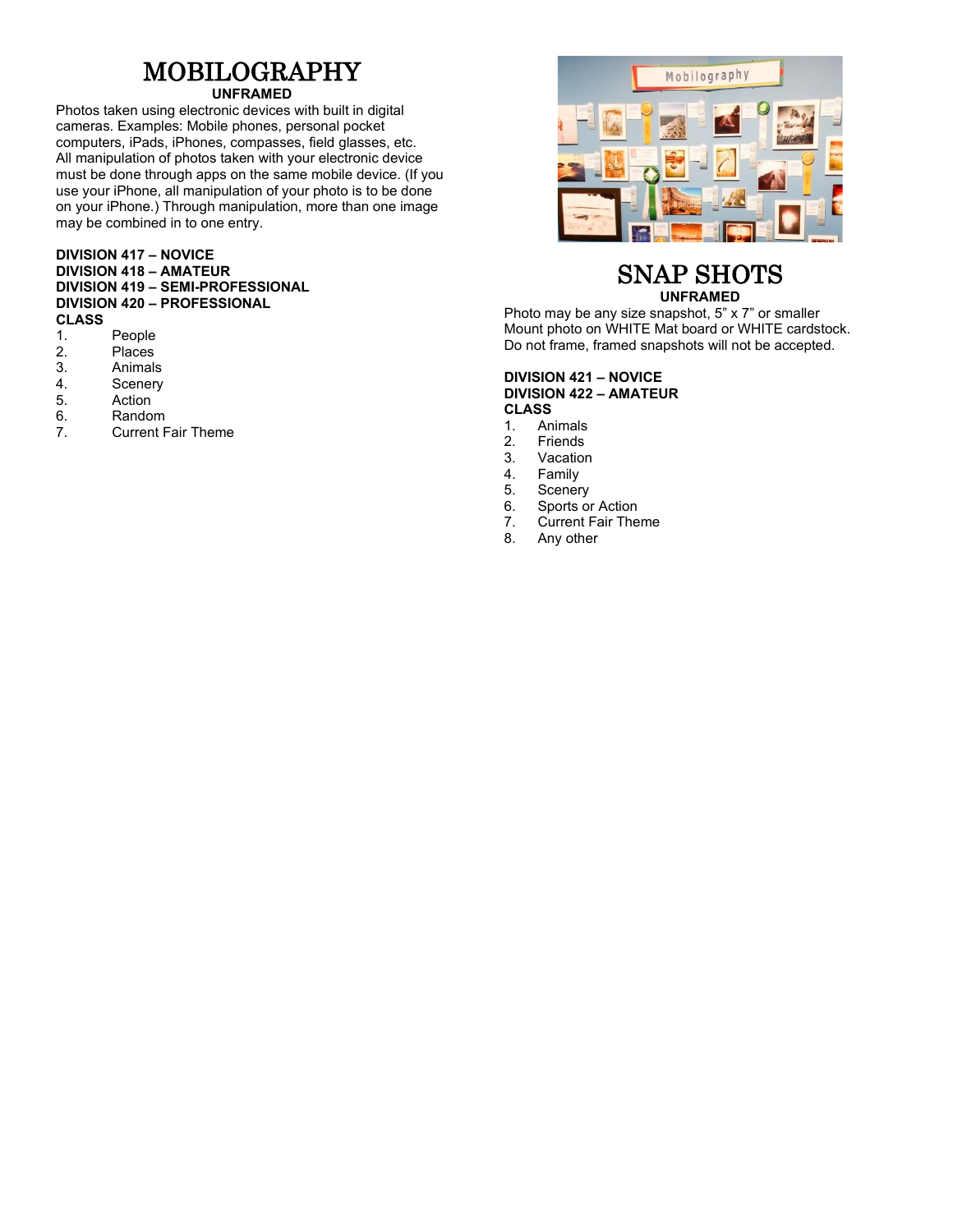# TEEN & YOUTH PHOTOGRAPHY

#### **For Adult, Teen & Youth Photography Entries**

| Forms Due By:                           | Wed.         | May 25             | 4 pm (Midnight online)       |
|-----------------------------------------|--------------|--------------------|------------------------------|
| <b>Entries Received:</b><br>*Organ Room | Mon.         | June 6             | 10 am to 6 pm                |
| Judged:<br>Released:                    | Sat.<br>Mon. | June 11<br>June 20 | 10 am - CLOSE<br>$2$ to 6 pm |

#### **RIBBONS ONLY – NO Cash Awards BEST OF SHOW RIBBON in each Division**

#### **FREE TO ENTER**

#### **RULES**

- A. Photographs must have been taken by the exhibitor.
- B. All photographs must be mounted on **white foam core or heavy card stock** unless otherwise specified, no larger than 12" x 14", and must be labeled with exhibitor's name and age on back. Photographs should be affixed with either photo safe double-sided tape, 3-M 77 Spray Mount, or hot set adhesive backers. These may be purchased where art supplies are sold. **Do not use rubber cement.**
- C. **Do Not affix a picture hanger on the back of the heavy card stock or foam core.** The mat board or foam core will be hung by adhesive Velcro strips. The Velcro strips will be provided and attached by Fair staff on the day the entry is received. Velcro removal may result in some damage to the back of the heavy card stock or foam core.
- D. No entries may be removed during the fair.
- E. Age determined by opening day of fair.
- F. No entries may have been entered in previous El Dorado County Fairs

#### **DIVISION 423 – 5 years and under DIVISION 424 – 6 through 10 DIVISION 425 – 11 through 13 DIVISION 426 – AGES 14 through 18 years CLASS**

1. Monochrome (Black and White)

2. Color

3. Alternative (manipulated): *Alternative prints are images manipulated beyond traditional photography dodge & burn, color balance, and spotting. This includes hand coloring, cross processing, photo collage, Photoshop, Painter Pro, Polaroid transfers, high dynamic range (HDR), panorama stitch and other manipulations.*

### SELFIES

#### **UNFRAMED**

#### **DIVISION 427**

- **CLASS**
- 1. 5 years & under
- 2.  $6 10$  year olds<br>3.  $11 13$  year olds
- 3.  $11 13$  year olds<br>4. Teen Ages  $14 -$ Teen -  $\overline{A}$ ges 14 – 18 years of age.



#### MOBILOGRAPHY **UNFRAMED**

Photos taken using electronic devices with built in digital cameras. Examples: Mobile phones, personal pocket computers, iPads, iPhones, compasses, field glasses, etc. All manipulation of photos taken with your electronic device must be done through apps on the same mobile device. (If you use your iPhone, all manipulation of your photo is to be done on your iPhone.) Through manipulation, more than one image may be combined in to one entry.

#### **DIVISION 428 – 5 years and under DIVISION 429 – 6 through 10 DIVISION 430 – 11 through 13 DIVISION 431 – AGES 14 through 18 years**

**CLASS**

- 1. People
- 2. Places<br>3 Animals
- 3. Animals
- 4. Scenery<br>5. Action
- 5. Action
- 6. Random<br>7 Current I
- Current Fair Theme.

# SNAP SHOTS

**UNFRAMED** Photo may be any size snapshot, 5" x 7" or smaller

Mount photo on WHITE Mat board or WHITE cardstock. Do not frame, framed snapshots will not be accepted.

#### **DIVISION 432 – 5 years and under DIVISION 433 – 6 through 10 DIVISION 434 – 11 through 13 DIVISION 435 – AGES 14 through 18 years CLASS**

- 1. Animals<br>2. Friends
- 2. Friends<br>3. Vacation
- **Vacation**
- 4. Family
- 5. Scenery
- 6. Sports or Action<br>7. Current Fair The
- 7. Current Fair Theme<br>8. Any other
- Any other